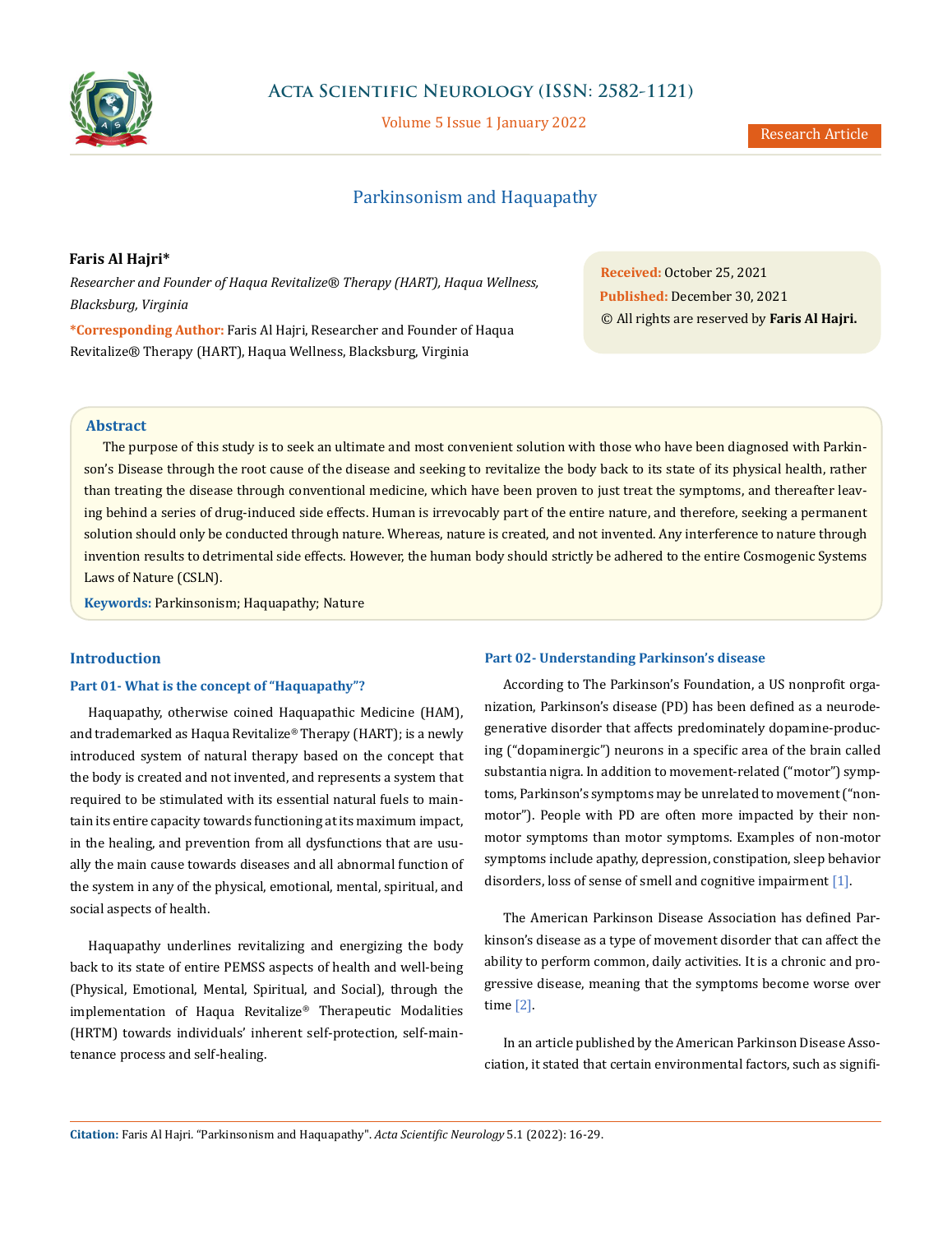cant exposure to pesticides or certain heavy metals and repeated head injuries, can increase risk of Parkinson's. There are other things that put an individual at higher risk for developing Parkinson's. The main risk factor is age, because Parkinson's disease is most commonly found in adults over the age of 50 (although diagnoses can occur in much younger people). Men also have a higher risk of Parkinson's disease than women [3].

#### **Drug-induced Parkinson's disease**

In article published by MedlinePlus, a U.S. National Library of Medicine, the world's largest biomedical library, stated certain drugs could cause tremor. Drug-induced tremor is a simple nervous system and muscle response to certain medicines. Drugs that can cause tremor include the following:

- Cancer medicines such as thalidomide and cytarabine
- Seizure medicines such as valproic acid (Depakote) and sodium valproate (Depakene)
- Asthma medicines such as theophylline and albuterol
- Immune suppressing medicines such as cyclosporine and tacrolimus
- Mood stabilizers such as lithium carbonate
- Stimulants such as caffeine and amphetamines
- Antidepressant drugs such as selective serotonin reuptake inhibitors (SSRIs) and tricyclics
- Heart medicines such as amiodarone, procainamide, and others
- Certain antibiotics
- Certain antivirals, such as acyclovir and vidarabine
- Alcohol
- **Nicotine**
- Certain high blood pressure drugs
- Epinephrine and norepinephrine
- Weight loss medicine (tiratricol)
- Too much thyroid medicine (levothyroxine)
- Tetrabenazine, a medicine to treat excessive movement disorder [4].

Healthline Media, an American website and provider of health information, published a list of drug-induced parkinsonism. It stated that drug-induced parkinsonism is caused by medications that reduce dopamine levels in the brain. Dopamine is a neurotransmitter that works to control bodily movements. Medications that bind to and block dopamine receptors are called dopamine antagonists. These medications aren't used to treat Parkinson's disease. Rather, they're used to treat other conditions that might seriously impact your quality of life.

Some medications that cause drug-induced parkinsonism include:

• Antipsychotics

Antipsychotic medications are used to treat several disorders, including:

- **Schizophrenia**
- Bipolar disorder
- Alzheimer's disease
- Tourette syndrome
- Anxiety disorders
- Depression

Some antipsychotics that might cause parkinsonism include:

- Fluphenazine
- Chlorpromazine
- Promazine
- Pimozide
- Haloperidol
- Perphenazine
- Anti-nausea medication

Some medications used to treat motion sickness, nausea, and vertigo block dopamine receptors and can cause parkinsonism. They include antihistamines such as:

- **Hydroxyzine**
- Promethazine
- Gastrointestinal prokinetics

Gastric motility disorders are digestive conditions that occur when the nerves or muscles in the gut don't function in a coordinated manner. Some medications used to treat this condition can cause parkinsonism as a side effect. They include:

- **Metoclopramide**
- **Prochlorperazine**
- **Levosulpiride**

17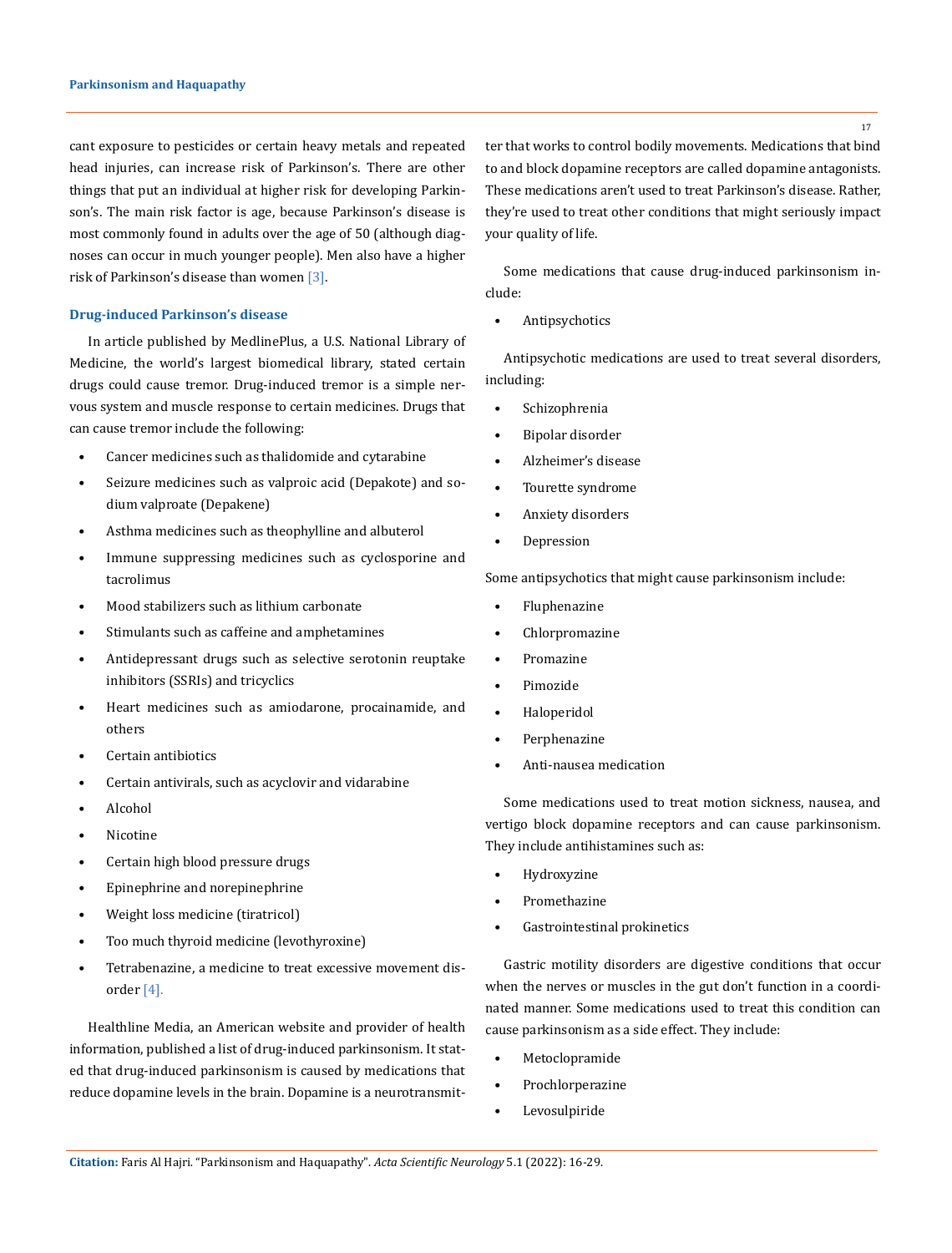#### **Parkinsonism and Haquapathy**

Calcium channel blockers are used to treat cardiovascular conditions such as high blood pressure and chest pain. They're also used to treat neurological disorders. In some instances, calcium channel blockers may cause movement disorders and parkinsonism.

Calcium channel blockers have also been shown in studies Trusted Source to reduce the risk of getting first-time Parkinson's disease.

One example of a calcium channel blocker is diltiazem.

#### **Anticonvulsant medication**

Valproate, an antiseizure drug used to treat epileptic seizures and convulsions is the type of medication in this class most likely to cause parkinsonism.

### **Antidepressants**

- Serotonin reuptake inhibitors (SSRIs) are widely used as antidepressants and mood stabilizers. These medications may cause or worsen parkinsonism in some instances.
- Serotonin-norepinephrine reuptake inhibitors (SNRIs), another form of antidepressant, may also have this effect. SNRIs are used to treat major depressive disorders, ADHD, fibromyalgia, and other conditions.
- Extensive or long-term exposure to environmental toxins is another potential cause of parkinsonism. It's thought that these chemicals cause oxidative stress or mitochondrial dysfunction, which can lead to movement disorders.
- Some toxins, including certain pesticides, may also pose a risk for Parkinson's disease.

Pesticides to avoid include:

- Paraquat
- Rotenone

Parkinson's disease is a chronic, neurodegenerative brain disorder. In addition to problems with movement, Parkinson's disease causes non-motor symptoms that aren't caused by drug-induced parkinsonism. They include:

- Depression
- Problems with sleep
- **Constipation**
- Anosmia (loss of smell) [5].

In an article published in the American Parkinson Disease Association (APDA), Posted on September 29, 2020 by Dr. Rebecca Gilbert, APDA Vice President and Chief Scientific Officer, she stated the medications that can cause tremor include, but are not limited to, lithium, valproic acid, amiodarone, beta-adrenergic agonists, and selective serotonin reuptake inhibitors (SSRIs).

Certain prescription medications can block the dopamine receptor in the brain and cause symptoms that resemble PD, referred to as parkinsonism.

• Anyone who develops motor symptoms of PD should have their medications reviewed.

• Medications that block the dopamine receptor are particularly harmful to people with PD who already have a depletion of dopamine in the brain.

Many other medications that do not block the dopamine receptor can cause postural and action tremors [6].

# **Haqua revitalize® therapeutic effects (hartef) to Parkinson's disease- scientific hypothesis**

Hydrate is defined as to make the body absorbing water, whereas Haquate is a new scientific terminology we coined it, as to make the body absorbing water, oxygen, hydrogen, and energy. These natural elements, termed as the Four Essential Elements of Life, or simply the FEELs, are exclusively found in water at specific temperature, at different amount of consumption, with a specific daily program, for consumption use in adults and that in children, which we coined it the Therapeutic Methods of Haqua Gulping, or simply the TMHG, and other modalities. We specifically preferred to use the word gulping than drinking, since the water temperature is hot enough a person can tolerate to fill-up the mouth at every gulping, without causing any burn, or harm from the heat related to the water.

In our studies, compiled from various studies, we found Haqua is the exclusive source of the two main factors: -

The source of creation and growth of every human without any single distinction. Without Haqua, no human being would ever exist in the universe. The moment fetal growth begins, a pure liquid, known as amniotic fluid, fills the amniotic sac. The temperature rises to one degree Celsius above the mother's normal body temperature. This liquid is comprised of 99%

**Citation:** Faris Al Hajri*.* "Parkinsonism and Haquapathy". *Acta Scientific Neurology* 5.1 (2022): 16-29.

18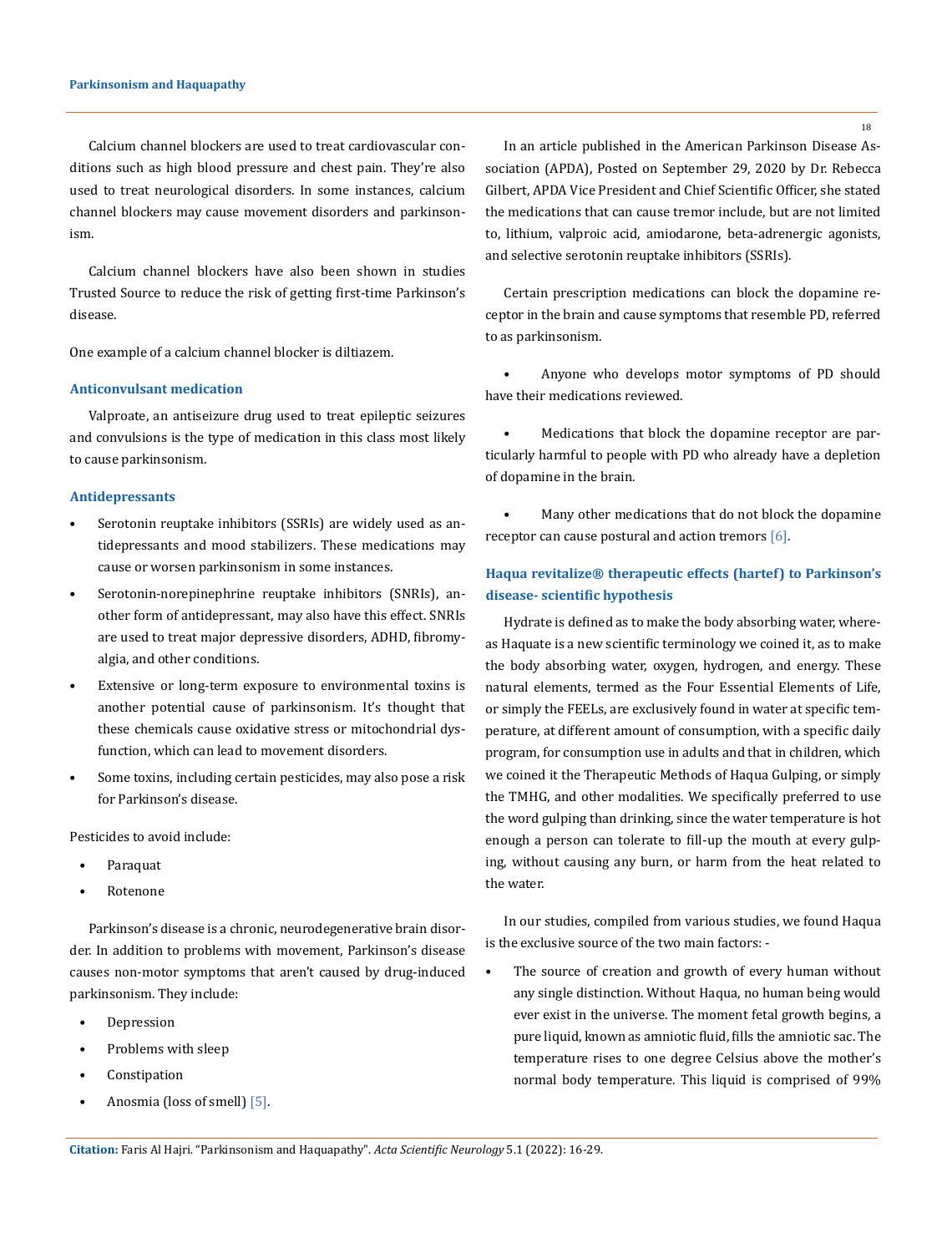water [7], and its temperature stand steadily at 37.6 degree Celsius (99.7-degree Fahrenheit) [8] is basically Haqua, which is 1 degree Celsius higher than the mother's normal body temperature, in which the fetal development takes place to secure absorption of the FEELs, namely: water, oxygen, hydrogen, and energy.

The source of life to every living organism, resulted from the hydrologic cycle.

Our extensive personal studies we conducted for the past fourteen years since our first discovery of Haqua Revitalize® Therapy (HART) since 2007, we found it being the fundamental core of the most vital role in every single biological, genetic, psychological aspects of the human life, including most of all basics of science, precisely; physics, chemistry, and even biology.

# **The concept of the four essential elements of life (feels) with regards to the five aspects of health (FAH)**

Each of the FEELs (Four Essential Elements of Life) found in water at higher temperature represents one of the most holistic approaches known to science, represented as follows: -

- Water therapy, otherwise known as Aquatic Therapy, or Hydrotherapy.
- Oxygen therapy, otherwise known as hyperbaric therapy.
- Hydrogen therapy
- Energy therapy

Parting each of these therapies may be the clue to the limited success, mostly in the academic workforce and scientific societies, and has resulted to string of controversies and obviously rejected by both the academic workforce and the scientific societies to be considered as pseudoscience.

Haqua Revitalize® Therapy (HART), otherwise coined as Haquapathic Medicine (HAM), or simply Haquapathy, exclusively merges all these four therapeutic approaches, through a single source; Haqua, and Haquapathy, which initially were derived from its generic name as hot water, and hot water therapy respectively.

# **The four essential elements of life (feels) from haquapathy – scientific rational**

Haqua Revitalize® Therapy (HART), otherwise coined as Haquapathic Medicine (HAM), or simply Haquapathy, exclusively merges all these four therapeutic approaches, through a single source; Haqua, and Haquapathy, which initially were derived from its generic name as hot water, and hot water therapy respectively.

The accessibility of all the FEELs, namely water; oxygen, hydrogen, and energy, or simply WOHE; has been scientifically substantiated by series of scientific methodologies we collected from various sources, each has been emphasized in various Parts of this book, and here we hereby assemble and shorten them as follows.

#### **Part 01- The cosmic cycle**

The moment fetal growth begins, a pure liquid, known as amniotic fluid, fills the amniotic sac. The temperature rises to one degree Celsius above the mother's normal body temperature. This liquid is comprised of 99% water7, and at 37.6 degree Celsius (99.7-degree Fahrenheit)8 is basically Haqua. This pure Haqua was naturally formed as well, without any foreign interference. So far, there is no scientific discovery happened yet to increase or reduce the temperature and volume of this liquid. During this process, the baby inside the womb of the mother is continuously injected with essential amount of water, oxygen, hydrogen, and energy, we coined, the FEELs (Four Essential Elements of Life). At the time the baby is born, his or her body is fully contained of remarkable volumes of each of these FEELs. They start to get gradually depleted after the child's birth. The exclusive approach to maintain them, is precisely by implementing Haqua Revitalize® Therapy (HART) to the newly born baby, and all throughout the lifespan, in accordance with our strict recommendation, by volume and temperature, and other modalities, emphasized in this book. This process has been coined the CSLN (Cosmogenic Systems Laws of Nature), which no science can every alleviate or manipulate it. Making the exclusive difference between inventing and creating. Anything that is invented, would certainly pose threat and harm than do good, to anything that is created, once both come into contact.

Invention can only occur by human's scientific achievements. Whereas creation should only be studied and strictly adhering to its biological function. For this reason, diseases, anxieties, stress, etc; are only defined as body's dysfunction. We are obliged to abide with finding the deep root causes, by understanding that the full function and performance of a living creature, fully relies on the provision of its essential natural fuels, precisely, the FEELs. Without them, the entire biological system will gradually collapse, physically, emotionally, mentally, spiritually, and even socially.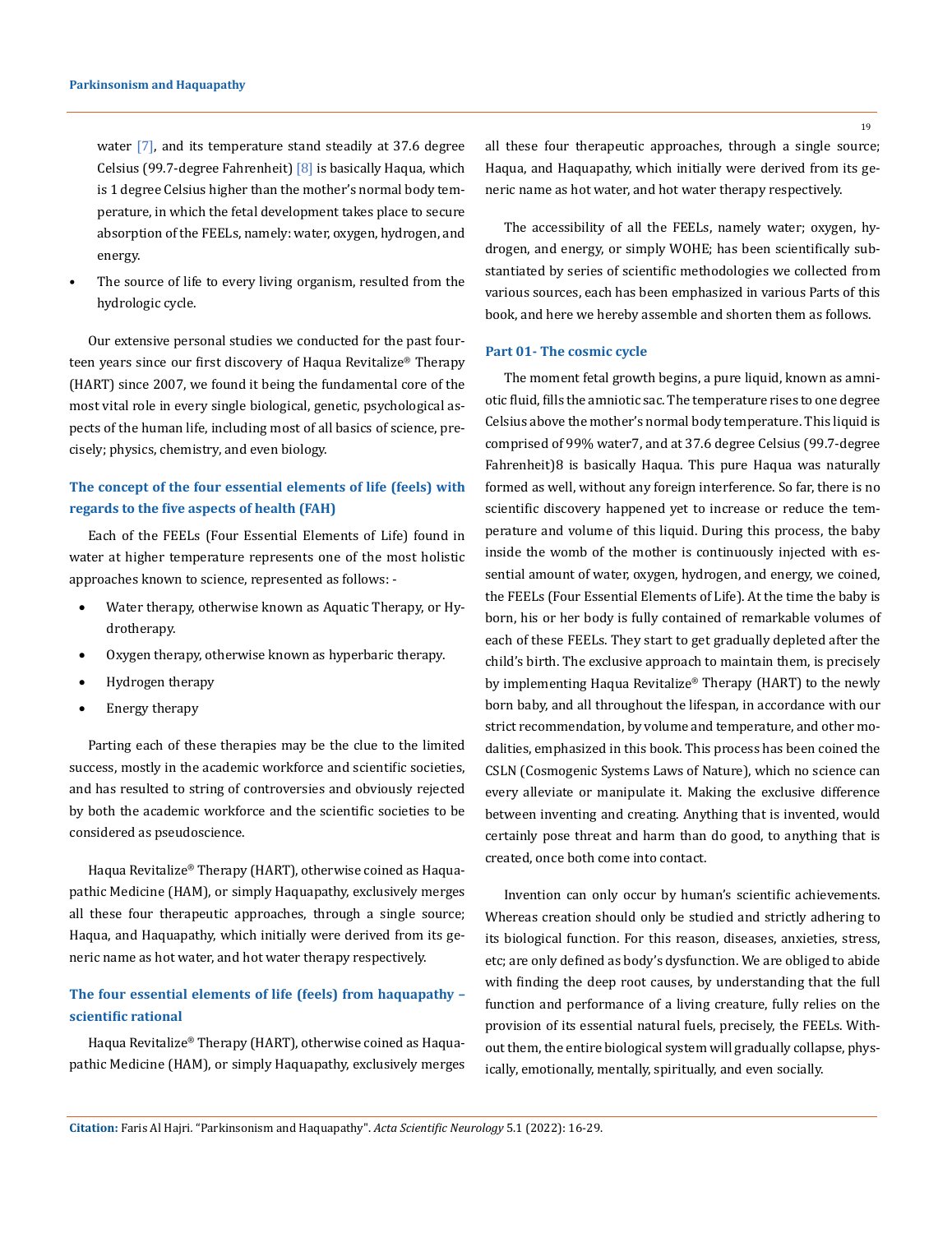Since amniotic fluid, or amnii, is the exclusive source of every human's creation and development; therefore, the FEELs are the exclusive means to maintain the full potential of the entire PEMSS (Physical, Emotional, Mental, Spiritual) Aspects of health.

#### **Part 02- The hydrogen cycle**

Plants are able to use infrared light from the sun to break down water  $\mathrm{H}_2^{}$ 0 into hydrogen and oxygen. The plants exhale oxygen into the atmosphere and add the hydrogen to carbon in order to make carbohydrates, proteins and lipids. Plants create carbohydrates, proteins and lipids by attaching hydrogen to carbon atoms like hats on a hat-rack. The 'burning of the hydrogen' is a secret of life [9].

The main ingredients for plant growth are water, air, and energy. A plant can be up to 95% water  $[10]$ .

#### **Part 03- The hydrologic cycle**

Humans always feel more refreshed after being near water. This is partly due to the "Hydrologic Cycle" in which the sun's energy on the surface of the water causes the water molecules containing hydrogen and oxygen to become active.

In a process known as the hydrologic cycle, or the water cycle. Let us take a quick review on this issue from the National Oceanic and Atmospheric Administration. The hydrologic cycle involves the continuous circulation of water in the Earth-Atmosphere system. At its core, the water cycle is the motion of the water from the ground to the atmosphere and back again. Of the many processes involved in the hydrologic cycle, the most important are evaporation, transpiration, condensation, precipitation, and runoff.

Evaporation is the change of state in a substance from a liquid to a gas. In meteorology, the substance we are concerned about the most is water. For evaporation to take place, energy is required. The energy can come from any source: the sun, the atmosphere, the earth, or objects on the earth such as humans  $[11]$ .

The interesting fact, as Haqua is not only the exclusive the source of creation of every single human being on planet, but also, it the exclusive source of the hydrologic cycle, known as the water cycle, which usually generates rain, thunderstorm, cyclones, hurricanes, etc. Without sunlight, water in oceans, and lakes which in return cause its surface to warm up and turn to become "Haqua", there would never be rain, nor would the water cycle ever occur.

Thus, we conclude that Haqua, not only being the source of creation and growth of every human being on this planet, in addition, it is also the only source of life on this planet as well. Without water on the surface of oceans, lakes, and rivers being heated by the sun, water would ever remain stagnant, and the hydrologic cycle would never take place, and every living organism on earth would immediately extinct.

#### **Part 04- Calories burning**

Calorie is defined as the amount of heat required to raise the temperature of one gram of water from 14.5 degrees Celsius to 15.5 degrees Celsius." Heat is also sometimes measured in "British thermal units" or Btu [12].

Haqua Revitalize® Therapy (HART) can be taken into significance the hypothesis for burning the calories faster and better, heat transfer and thermogenesis, since the Haqua Revitalize® Therapy (HART) is the only method where calories could be naturally and effortlessly burned and exclusively, by hydration. The presence of the Four Essential Elements of Life (FEELs) are therefore found to play a vital role on the issue of calories burning; specifically two of the Four Essential Elements of Life (FEELs); namely "Water" and "Heat", whereas heat is the main source of energy.

Here is what happens when the body burns out calories, in relation to Haqua Revitalize® Therapy (HART). Whenever you perform body workouts, exercises, or any physical activities, as our bodies contain more than 75% water; this water is thereby heated up through the kinetic energy by the dynamic movement of the body, and the muscles would be heated up, at the time of performing the body exercises, which in return would lead to thermogenesis as the internal temperature of the body raises up.

With everyone gram of water in our body being heated by just one degree Celsius that is what is considered a calorie. But why the discovery of calorie was specifically linked with the temperature of water starting at 14.5 degree Celsius, and not below that temperature?

Well, here in our hypothesis is that water below 14.5 degree Celsius will be below room temperature. At the said degree, the water is considered warm.

In adopting the HART (Haqua Diet Therapy), It is being observed that a Haqua and calorie are interrelated. In simple words,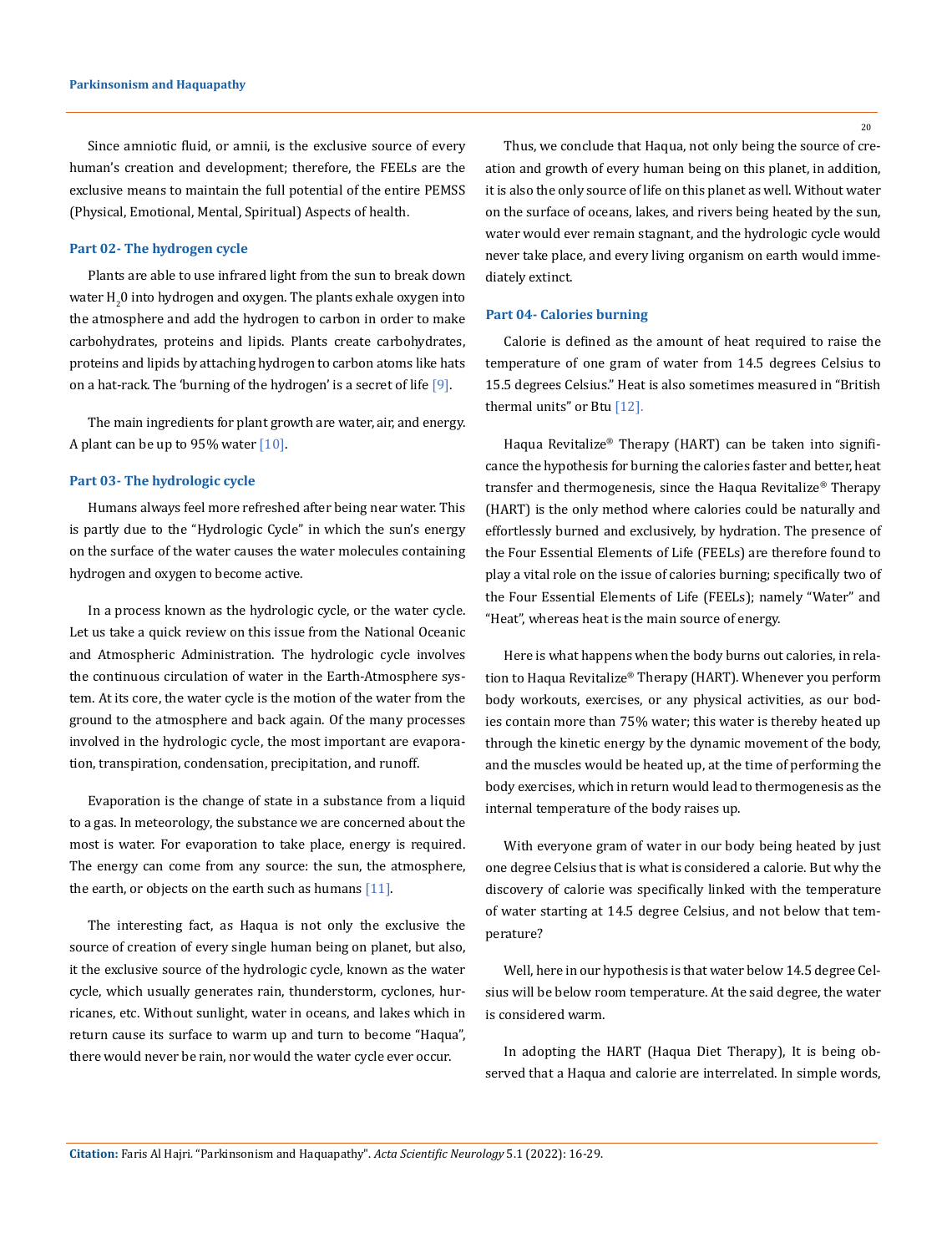scientific calorie data is co-related with water amount and heat consistency.

## **Part 05- Metabolism**

- Food Metabolism phenomenon that is known as to be one to convert all chemical and physical processes into useable energy. In human beings an effective series of event occur that make human body capable of utilizing food. The energy that is derived from the food metabolism provides power to think and grow. In digestive system, several enzymes break the complex protein, fats and carbohydrates of food eaten into simple amino-acids, fatty acids, and glucose. Whenever body needs these energy components, these three simple energy sources are utilized.
- Energy sources such as amino acids, fatty acids, and glucose absorbed in the blood that enhance enzymes action and metabolize the chemical and physical reactions. During this phenomenon, the energy components produced stored in human body tissues such as in muscles, liver, etc.
- In accordance to review article of Mayo Clinic, it is demonstrated that how metabolism reduces the calories. What is the reason behind burning more calories in relation with slow metabolism? In accordance to their scientific definition, it is regarded as the phenomenon in which whatever eat or drink is converted into energy stored in body tissues. Metabolism is a complex phenomenon in which energy calories are combined with oxygen that make capable body to function. This energy is utilized even if human body is at rest, for example for functions such as blood circulation, hormonal regulation, breathing and repairing cells. Basal Metabolic rate is defined as body uses how many calories for performing basic human body functions [13].
- In accordance to recent study on metabolism and cancer, Albert von Szent-Gyorgyi noted that all the energy which drives life is generated in the sun by atomic reactions and some of this energy, commonly known as "sunshine", is captured by the photosynthetic apparatus of plants — a process where plants absorb sunlight and turn that energy into food. Through this reaction, sunshine is exchanged for thermodynamic potential, that of H and O, and henceforth, the sole source of the energy of life must be this thermodynamic potential. To support life, this potential is released by reversing the reaction which produced the potential: the splitting of water and bringing H

and O together to form water again, in other words: oxidizing the hydrogen. The big energy gap between H and O can be bridged by performing the oxidation of H piecemeal in reversible steps. This oxidation of the hydrogen is the core of the metabolism [14].

- Biochemist Albert Szent-Györgyi discovered that hydrogen, rather than oxygen, was the fuel of life. Mankind needs oxygen to exist, but oxygen's counterpart (hydrogen) is the real fuel. Oxygen burns hydrogen, releasing the energy (in the form of ATP) that runs our bodies. Water supplies both the fuel (hydrogen) and the fire (oxygen), but hydrogen is often the limiting factor [15].
- Let us take a deep look into the effect of heat in regards to the metabolic system where foods are being broken down by enzymes which are known to be the proteins that break down foods into energy we need. It is scientifically defined that heat is produced in the body by the continuous metabolism of nutrients which provides energy for the systems of the body [16,17].

For the secure and proper food nutrition importance on this subject goes to increase by the advancement in scientific findings. For burning fat and enhancement of food metabolism by physical exercise along with low calories consumption occur. As, it is much more difficult for some people to maintain or follow the strict diet plan as their body is adhered to high calorie food. Commonly all humans and athletes suffering from health issues related to bone such as, osteoarthritis, rheumatisms, arthritis, and other complex issues struggle to recover at later stage in life by taking exercises. Human Body's (FEELs) Four Essential Elements of Life get depleted and then human start struggling for healthcare.

For the achievement of healthy lifestyle, there is a primary key known as Haqua Revitalize® Therapy (HART). Along with that appropriate exercise schedule and proper diet plan are needed for maintaining a healthy and good lifestyle.

Haqua Revitalize® Therapy (HART) mysteries are hidden, and scientific findings reveal that exercise and food nutrition controversies would be removed. Haqua Diet Therapy (HDT) is one of the most important modalities of Haqua Revitalize® Therapy (HART) for body fitness and weight loss. This therapy reduces the food intake up to 90% and allows human body to boost up natural cleanliness through 'Haquation'. By this scientific strategy, daily food in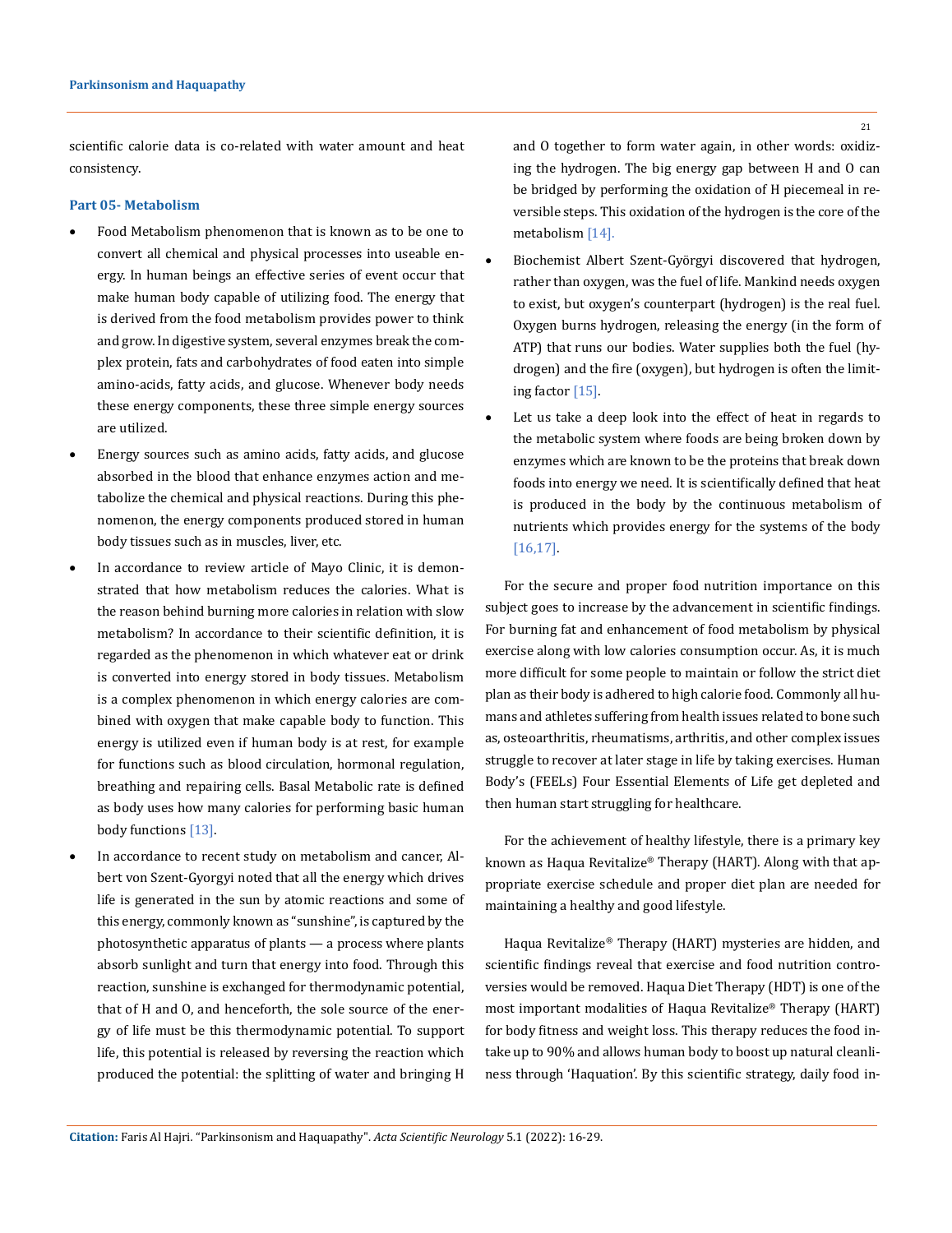take reduces and ultimately the metabolic rate lowers. Hypothesis behind this scientific plan is that 'Haquation' is the phenomenon by which food metabolism gets lower as Haqua transfer body energy.

Dehydration, often caused by excessive exposure to sunlight or physical activity, results in the loss of body energy. This leads to the inability of the body to perform proper metabolism due to a lack of water. It has been medically proven that a mere 2% drop in our body's water supply can trigger signs of dehydration. Just a 5% drop in body fluids will cause a 25% to 30% loss of energy in the average person, and a 15% drop in body fluids causes death. It is estimated that over 80% of our population suffers energy loss due to minor dehydration [18].

Adenosine Triphosphate (ATP) (an energy-bearing molecule found in all living cells) is obtained from the breakdown of foods. The energy in ATP can be released as heat or can be used in the cell as a power source to drive various types of chemical and mechanical activities.

The hydrolysis (a decomposition process that occurs when a substance reacts with water) of ATP is accelerated by an enzyme called adenosine triphosphatase [19].

Heat is produced in the body by the continuous metabolism of nutrients which provide energy for the systems of the body. The human body must maintain a consistent internal temperature to maintain healthy bodily functions [20].

Both heat, and hydrolysis in ATP is effortlessly provided by Haqua Revitalize® Therapy (HART), which in turn enriches its acceleration.

Cold Water slows down the metabolism, solidifies the fat deposits inside our bodies, mostly our intestine, stomach and blood vessels, and in return it causes hypertension due to lack circulation of blood, including many other adverse health effects.

It is recommended, therefore, that the daily volume of food eaten is lowered upon implementing the Therapeutic Methods of Haqua Gulping (TMHG) and the Haqua Diet Therapy (HDT).

### **Part 06- The PH value of water**

In an article published by Jim Clark, a retired researcher from Truro School in Cornwall, England, supported by UC Davis, the California State University, said that the formation of hydrogen ions (hydroxonium ions) and hydroxide ions from water is an endothermic process. If the pH falls as temperature increases, this does not mean that water becomes more acidic at higher temperatures. A solution is acidic if there is an excess of hydrogen ions over hydroxide ions (i.e., pH < pOH). In the case of pure water, there are always the same concentration of hydrogen ions and hydroxide ions and hence, the water is still neutral (pH = pOH) - even if its pH changes. At 100°C, the pH of pure water is 6.14, which is "neutral" on the pH scale at this higher temperature [21].

pH of pure water with temperature

| $T$ $(C)$    | pH   |
|--------------|------|
| $\mathbf{0}$ | 7.47 |
| 10           | 7.27 |
| 20           | 7.08 |
| 25           | 7.00 |
| 30           | 6.92 |
| 40           | 6.77 |
| 50           | 6.63 |
| 100          | 6.14 |
| п<br>--      |      |

**Table a**

All these scientific facts are strong enough to substantiate our hypotheses whereby implementing Haqua Revitalize® Therapy (HART), Haquapathic Medicine (HAM), or simply Haquapathy; would be the exclusive means to keep the body Haquated, rather than just hydrated, altogether at once with all the FEELs (Four Essential Elements of Life), namely water, oxygen, hydrogen, and energy; or simply WOHE.

# **The effects of the four essential elements of life (feels) to Parkinson's disease – scientific facts**

### **Part 01- Water W.E.T. Parkinson**

Marla Cone, an Environmental Health News from Scientific American, published an article on August 5, 2009 where she stated that over the past few years, a growing body of evidence has led many experts to suspect that pesticides can attack developing brains, perhaps in the womb or infancy, leading to neurological diseases later in life. Many insecticides widely used on farms are potent neurotoxins, and lab animals exposed to mixes of them develop Parkinson's symptoms.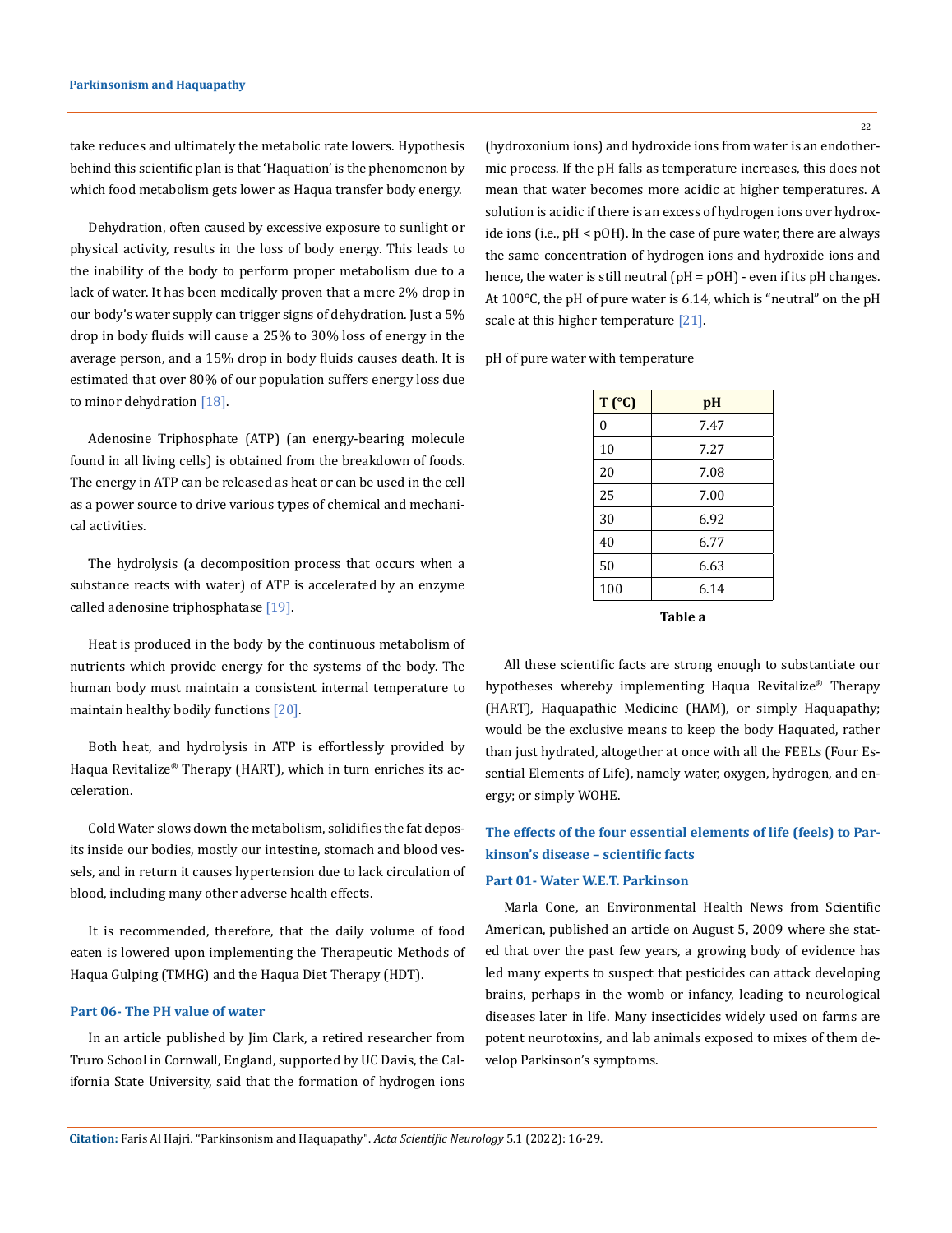In addition, several previous studies of farmers and rural residents have reported a link. The new study of more than 700 people in California's Central Valley found that those who likely consumed contaminated private well water had a higher rate of Parkinson's [22].

Two researchers from the Department of Neurology, Jichi Medical School Omiya Medical Center, Japan (Ueki A., *et al*. 2004) published in the Journal of Neurology, and the National Library of Medicine, found that gastrointestinal dysfunction, especially constipation, is one of the major problems in the daily life of patients with Parkinson's disease (PD). About 60 to 80% of PD patients suffer from constipation. Intake of water was significantly decreased in PD patients from early life and associated with their constipation. Interestingly, PD patients tended not to feel thirsty and thus they had no desire to drink water throughout their life. Furthermore, the amount of water intake correlated inversely with the severity of constipation and the depletion of water intake preceded constipation in most cases [23].

Lindsay Adler, a Neurology Solutions Contributing Writer in Neurology Solutions (Adler L. 2017), in her published article stated that dehydration in Parkinson's disease (PD) is a major concern because the risks associated with becoming dehydrated can significantly worsen already compromised neurological function. Complicating matters even more, it is very easy to misread symptoms of dehydration for symptoms common to PD. The body is made up of over 70% water, and it moves throughout the membranes from the blood to the lymph system, to the organs, and to the brain. It's needed to transport vital nutrients like minerals, vitamins and amino acids to cells and extract waste from every cell. Water also affects the efficiency of the nervous system and plays a role in cerebral blood flow [24].

#### **Part 02- Oxygen W.E.T. Parkinson**

A study conducted by a group of researchers from the Department of Neurology and Centre for Clinical Neuroscience, Daping Hospital Third Military Medical University, Chongqing, China (Sun H., *et al*. 2019); conducted to a group of male patients with obstructive sleep apnea syndrome (OSAS), found that chronic intermittent hypoxia (a condition in which there is not enough oxygen available to the blood and body) can increase the α-synuclein levels, which may contribute to the pathogenesis of Parkinson's disease [25].

#### **Part 03- Hydrogen W.E.T. Parkinson**

In an article by Patrick Flanagan MD, an American research scientist, published by Vital Vibe Source, taken from a series of research articles, where it emphasized that the carbon cycle could actually be renamed the 'hydrogen cycle'. Several patents have been issued lately that take advantage of the fact that plants are able to use infrared light from the sun to break down water  $\rm H_{2}$ 0 into hydrogen and oxygen. The plants exhale oxygen into the atmosphere and add the hydrogen to carbon in order to make carbohydrates, proteins and lipids. Plants create carbohydrates, proteins and lipids by attaching hydrogen to carbon atoms like hats on a hat-rack. Carbohydrates contain an equal amount of carbon, hydrogen and oxygen. We can say that all the foods that nourish us are primarily sources of hydrogen. We can see that the life cycle is really a hydrogen cycle. The 'burning of the hydrogen' is a secret of life [9].

In an article published by Jim Clark, a retired researcher from Truro School in Cornwall, England, supported by UC Davis, the California State University, said that the formation of hydrogen ions (hydroxonium ions) and hydroxide ions from water is an endothermic process. If the pH falls as temperature increases, this does not mean that water becomes more acidic at higher temperatures. A solution is acidic if there is an excess of hydrogen ions over hydroxide ions (i.e., pH < pOH). In the case of pure water, there are always the same concentration of hydrogen ions and hydroxide ions and hence, the water is still neutral  $(pH = pOH)$  - even if its pH changes. At 100°C, the pH of pure water is 6.14, which is "neutral" on the pH scale at this higher temperature [21].

In an article published by an industry-leading laboratory design and equipment mentioned that pH decreases with increase in temperature. But this does not mean that water becomes more acidic at higher temperatures. A solution is considered as acidic if there is an excess of hydrogen ions over hydroxide ions. In the case of pure water, there are always the same concentration of hydrogen ions and hydroxide ions and hence, the water is still neutral (even if its pH changes). At 100°C, a pH value of 6.14 is the New neutral point on the pH scale at this higher temperature [26].

A researcher from the Department of Neurology and Psychiatry, Saint Louis University School of Medicine, Saint Louis, Missouri, US, (Brenner S. 2013), found that melanin, a hybrid electronic/ionic conductor may have the potential to split the water molecule into molecular hydrogen and molecular oxygen. Molecular hydrogen is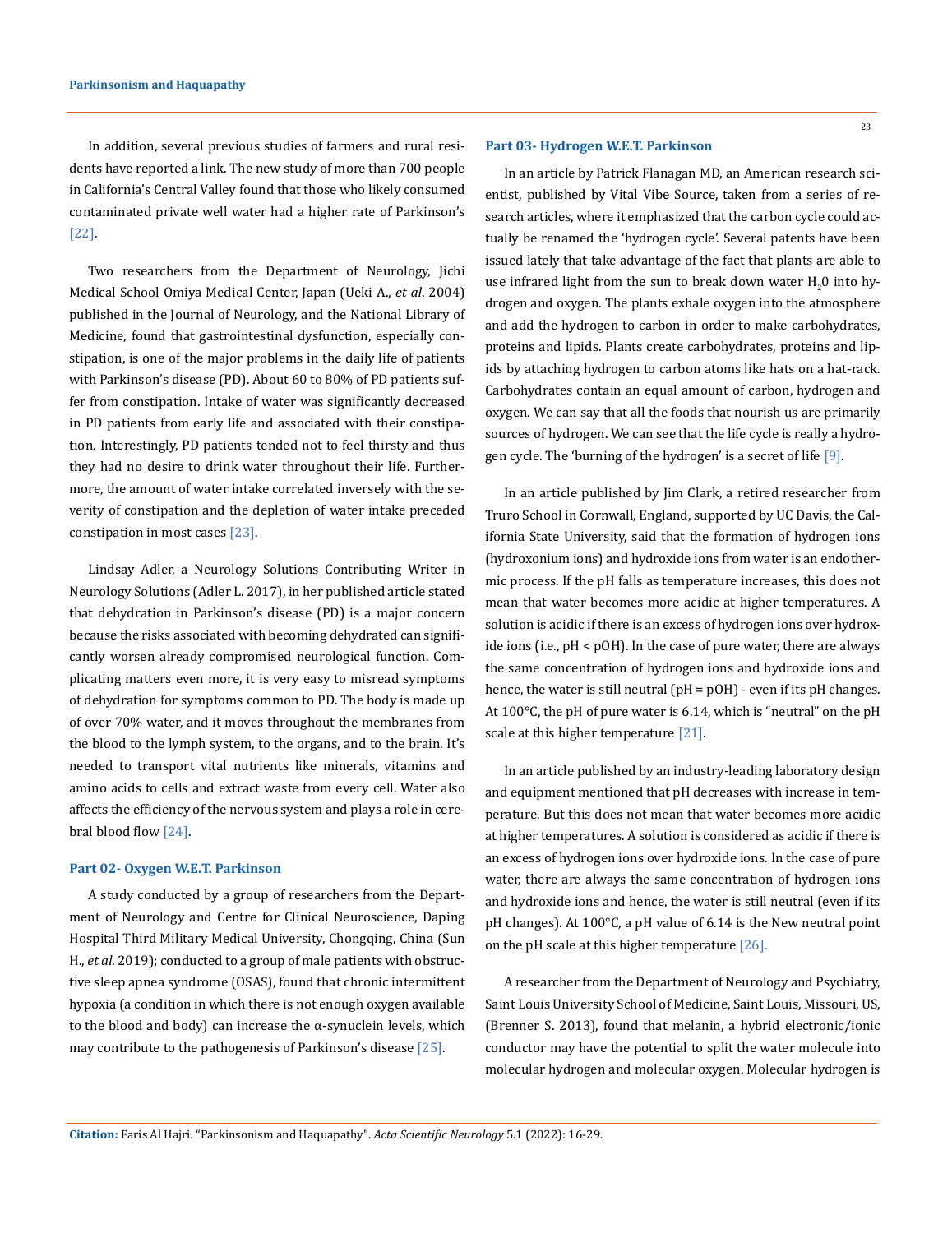an antioxidant and may be instrumental in preventing the excessive oxidation leading to Parkinson's disease. Melanin, located in the Substantia Nigra, deteriorates in Parkinson's disease so may be related to the development and progression of the disease, since molecular hydrogen would no longer be generated as it deteriorates.

Environmental toxins, thought to be related to development of Parkinson's disease, may cause deterioration of intrinsic melanin, since it is a chelator which would collect such environmental contaminants, but its function of splitting the water molecule into molecular hydrogen and oxygen could be effected as a consequence. Restoring melanin function or providing supplemental molecular hydrogen might be potential treatments for Parkinson's disease [27].

Another study from by group of researchers from Kyushu University, Fukuoka, Japan (Yoshii Y., *et al*. 2017), found that molecular hydrogen  $\rm(H_{2})$ , as a new medical gas, has protective effects in neurological disorders including Parkinson's disease (PD) [28].

A study conducted by a group of researchers from Laboratory of Pathophysiology, Graduate School of Pharmaceutical Sciences, Kyushu University, Fukuoka, Japan (Fujita K., *et al*. 2009) found that drinking H<sub>2</sub>-containing water may be useful in daily life to prevent or minimize the risk of lifestyle-related oxidative stress and neurodegeneration. Chronic oxidative stress causes neurodegenerative diseases such as Parkinson's disease (PD) [29].

#### **Part 04- Energy W.E.T. Parkinson**

In this article published by the American Parkinson Disease Association (APDA) stated that fatigue is a common but underrecognized problem for people with Parkinson's disease (PD). Fatigue can be defined as an unpleasant sensation of lacking energy, making the performance of routine activities, physical or mental, a strain. People with PD may experience physical fatigue, mental fatigue, or both. For many people, medications taken for the motor symptoms of Parkinson's disease can worsen fatigue. Being in poor physical condition can worsen fatigue and for some people, exercise can improve fatigue [30].

#### **The purification process of water**

The quality of the water used for gulping should be safe drinking-water, as defined by the guidelines for Drinking-water Quality comprising health-based targets established by a competent health authority; adequate and properly managed systems (adequate infrastructure, proper monitoring and effective planning and management); and a system of independent surveillance.

Purification of water from pathogenic substances, bacteria etc. is done by means of boiling water, one of the easiest purification techniques for water purification.

Water purification is the process of removing undesirable chemicals, biological contaminants, suspended solids and gases from contaminated water that may be unsafe for drinking, bathing or washing.

The purification process of water may reduce the concentration of particulate matter including suspended particles, parasites, bacteria, algae, viruses, fungi; and a range of dissolved and particulate material derived from the surfaces that water may have made contact with after falling as rain.

Boiling water kills or inactivates viruses, bacteria, protozoa and other pathogens by using heat to damage structural components and disrupt essential life processes.

For pasteurization to be effective, water or food must be heated to at least the pasteurization temperature for the organisms of concern and held at that temperature for a prescribed interval [31].

Boiling can be used as a method of water disinfection. Bringing water to the boil is effective in killing or inactivating most bacteria, viruses and pathogens. Boiling is the most certain way of killing nearly all microorganisms. According to the Wilderness Medical Society, water temperatures above 160°F (70°C) kill all pathogens within 30 minutes and above 185°F (85°C) within a few minutes. So in the time it takes for the water to reach the boiling point (212°F or 100°C) from 160°F (70°C), all pathogens will be killed, even at high altitude. In places where the available water supply is contaminated with disease-causing bacteria, boiling water and allowing it to cool before gulping it is practiced as a valuable health measure [32].

In an article published by the World Health organization, accentuated that enteric bacteria, protozoa and viruses in liquids are sensitive to inactivation at temperatures below 100°C. Thermal inactivation has been examined in water, sewage, milk and other liquids at temperatures close to those used for pasteurization (e.g.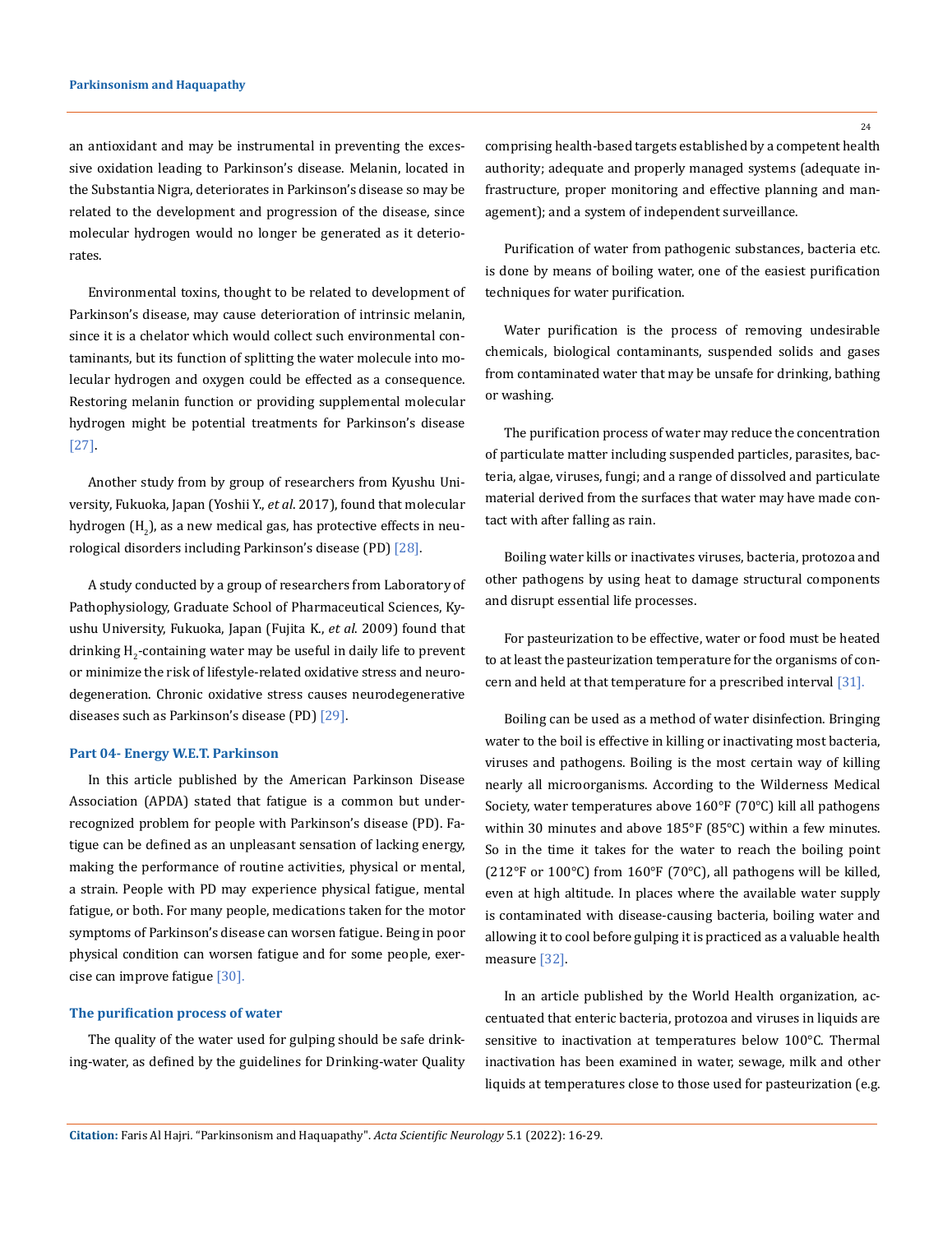63°C for 30 minutes, 72°C for 15 seconds) and in hot water (about 60°C). Only a few studies have examined thermal inactivation in liquids at temperatures approaching 100°C. The article concluded that based on these results, it is considered that the process of heating water to a rolling boil, as recommended in the WHO Guidelines for Drinking-water Quality (WHO, 2011), is sufficient to inactivate pathogenic bacteria, viruses and protozoa. After the water has reached a rolling boil, it should be removed from the heat, allowed to cool naturally, without the addition of ice, and protected from post-treatment recontamination during storage. If turbid water needs to be clarified for aesthetic reasons, this should be done before boiling [33].

# **Haqua revitalize therapeutic modalities (HRTM) with regards to Parkinson's disease**

## **Part 01- Therapeutic methods of haqua gulping-TMHG**

[glass size 500 ml (17 oz)]

The TMHG is categorized into a series of subsections, depending to a person's suitable timings. Here, we have picked up the most common therapeutic method, coined the HCGM (Haqua Common Gulping Method), as follows:

- One glass upon waking and on a 'clean' mouth $*$  at a standing position. \*
- One glass between 7:00-10:00 a.m.
- One glass 15-30 minutes before lunch. \*\*
- One glass between 2:00-4:00 p.m.
- One glass in the evening,  $15-30$  minutes before dinner. \*\*
- One glass an hour before sleep. \*\*

### **Part 02- Haqua gulping for urgent cases (HGU)**

[glass size 500 ml (17 oz)]

(This method is highly recommended for use during urgent and emergency needs, such as, but not limited to, vomiting, headache, cold, flu, cough, High Blood Pressure, High Blood Sugar, Food Poisoning, Lethargy, etc.)

- • Gulp 2 liters (68 oz) of Haqua spread in a span of 2 hours, by gulping a glass of 500 ml (17 oz) glass, mug, or tumbler of Haqua at 30 minutes intervals
- Continue the gulping method for the remainder of the day as recommended.

#### **Remarks**

- • \*Haqua should be taken before brushing teeth, mouthwash, or eating anything.
- \*\* Should be given high consideration. Haqua will detoxify the body, removing toxins which are in form of gases (Carbon Dioxide-CO<sub>2</sub>, Hydrogen Sulfide-H<sub>2</sub>S, Nitrogen-N, and Methane- $CH<sub>4</sub>$ ).
- The daily recommended consumption of Haqua is a minimum of 3 liters (101 oz) and maximum of 4 liters (135 oz) under normal condition. The daily intake quantity may exceed, depending on certain conditions; such as but not limited to intensive physical activities, athletic and sports activities, extreme hot or cold weather conditions, conducting public speeches for more than an hour, etc.
- The water volume taken should not exceed 500 ml (17 oz) at one time, and a maximum of 1 liter in the span of an hour.
- Shall abide with the recommended temperature of Haqua, fixed at around 50°C (122°F), a little bit less than the temperature of hot tea or hot coffee.
- There are three ways to ingest water or another liquid by the mouth: drinking, sipping, or gulping. This therapy requires the subject to gulp Haqua (hot water), instead of drinking or sipping it.
- A glass of Haqua should be slowly gulped in mouthfuls without stopping. The intervals between gulps should be around 5-10 seconds.
- A whole tumbler of size of 500 ml (17 oz) is highly recommended every 2-3 hours.
- Good quality tumblers are usually made up of high insulated materials that may maintain the heat between 6-12 hours.
- It takes around 1-2 minutes to gulp a whole 500 ml (17 Oz) glass, tumbler, or mug of Haqua taken between 9-15 gulps at temperature around 50ºC (122ºF).
- Do not exceed more than a 3 hour-interval, except in urgent and exceptional cases.
- Do not gulp more than 1liter (34 oz) Haqua within 1 hour.
- It is strongly recommended that mixing your Haqua with any additives is to be avoided. Any change of water's temperature, or addition of additives, immediately alters its molecular state, and it can even become toxic.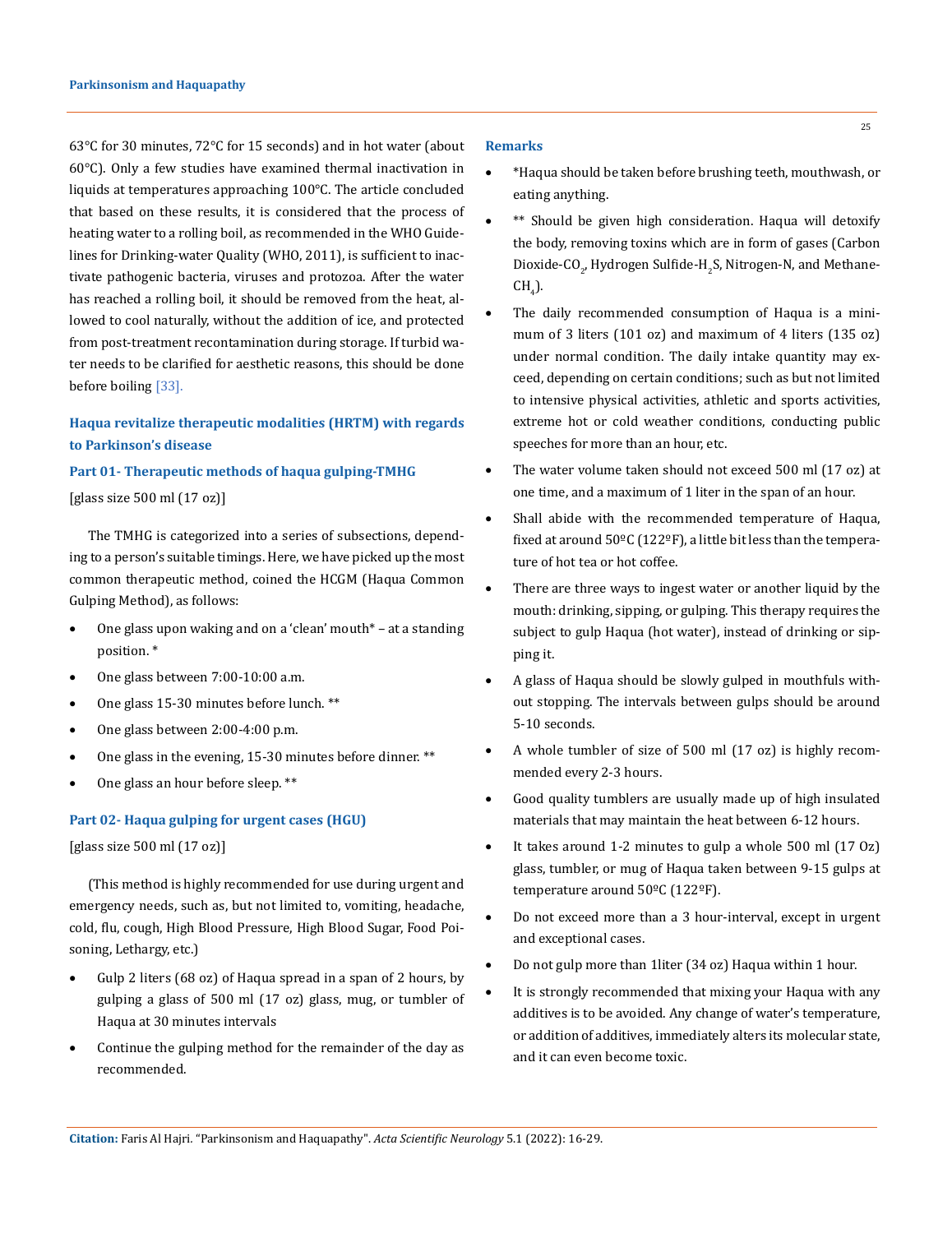- Because the body will rid itself of toxins, there may be a few unpleasant side-effects. This, however, is a natural result and a healthy response to Haqua's cleansing work. The detoxification process includes excreting metabolic wastes, accumulated toxins, harmful bacteria and excess fat deposits (lipids).
- There may be some irregular stomach discharge, frequent urination and sweating. This symptom usually lasts for a week or two (more or less) before the body gets revitalized back to its normal condition.
- Some vomiting is possible and may continue for 1-2 times while the body detoxes.
- • A specific Therapeutic Methods of Haqua Gulping (TMHG) for children and babies has been formulated, in terms of temperature, quantity and methods.
- • Haqua Common Gulping Method (HCGM) is one of the various modalities of the Therapeutic Methods of Haqua Gulping (TMHG), depending on schedule tailored to suit the beneficiary, the water temperature and program.
- • Hydration is a very different idea scientifically than 'Haquation". Hydrating means making the body absorbing water or another liquid. The term 'Haquate' was coined for this therapy, where the body absorbs water, oxygen, hydrogen, and energy.
- The regular method for testing the temperature of Haqua is recommended by being able to fill up your mouth at one gulp without burning.
- We recommend using a thermometer to check the temperature of the Haqua. So long as it does not burn the mouth, however, it is important to keep the Haqua at a high temperature.
- It is important that the maximum temperature of the Haqua is maintained at 50ºC (122ºF) and the availability of hydrogen, oxygen, and energy is high.
- Boiled water can be mixed with warm or cold water to reach the desired temperature as recommended.
- Water can be heated up by any method available to you: water heater, water dispenser, microwave, wood, electric boiler, gas for heating, etc.
- It is strongly recommended that the entire quantity of Haqua is taken in a time frame of 1-2 minutes, except in instances where the temperature is too high for rapid gulping.
- For those who wish to use Therapeutic Methods of Haqua Gulping (TMHG) at home, we recommend using a transparent glass mug to allow the essential connection between the human consciousness and the water.

### **Part 03- Haqua compress therapy (HCT)**

Haqua Compress Therapy (HCT), or simply the Compress Method (CM), should only be performed by a professional Holistic Health Therapist or a certified Massage Therapist to prevent injury.

# **Section 01- Therapeutic methods for personal or home USE Option I (recommended)**

- • Boil water in a wireless water boiler and place it in a safe area near your shower.
- Take a hot shower and thoroughly clean your body.
- After showering, pour Haqua from the shower tap into a container or basin, filling only ¾ of the container.
- Add boiled water from the water boiler to the container or basin.
- Immerse a small towel (approximately 30cmx30cm/1ftx1ft in size) halfway or fully in the basin filled with Haqua. Maintain a temperature of around  $70^{\circ}$ C-80°C/160°F-180°F in the basin.
- Test the temperature of the wet towel with your hand. Make sure that it is not too hot.
- Gently rub and massage all parts of your body, following the Therapeutic Steps below. Each part should be done once or twice. After each step, re-wet your towel. This will maintain a steady heat throughout the process.
- The overall process should take around four minutes.
- It is recommended to use this therapy once daily, four to five days per week.
- Two towels will be needed.

#### **Therapeutic steps: Towel 1**

- Face.
- • Neck.
- Right shoulder, covering the front and back parts of your shoulder.
- • Left shoulder, covering the front and back parts of your shoulder.
- • Right hand up to the fingers.
- Left hand up to the fingers.
- Chest down to the stomach.
- Right leg down to the ankle.
- Left leg down to the ankle.
- Right foot, covering the tops and bottoms of the foot and toes.
- Left foot, covering the tops and bottoms of the foot and toes.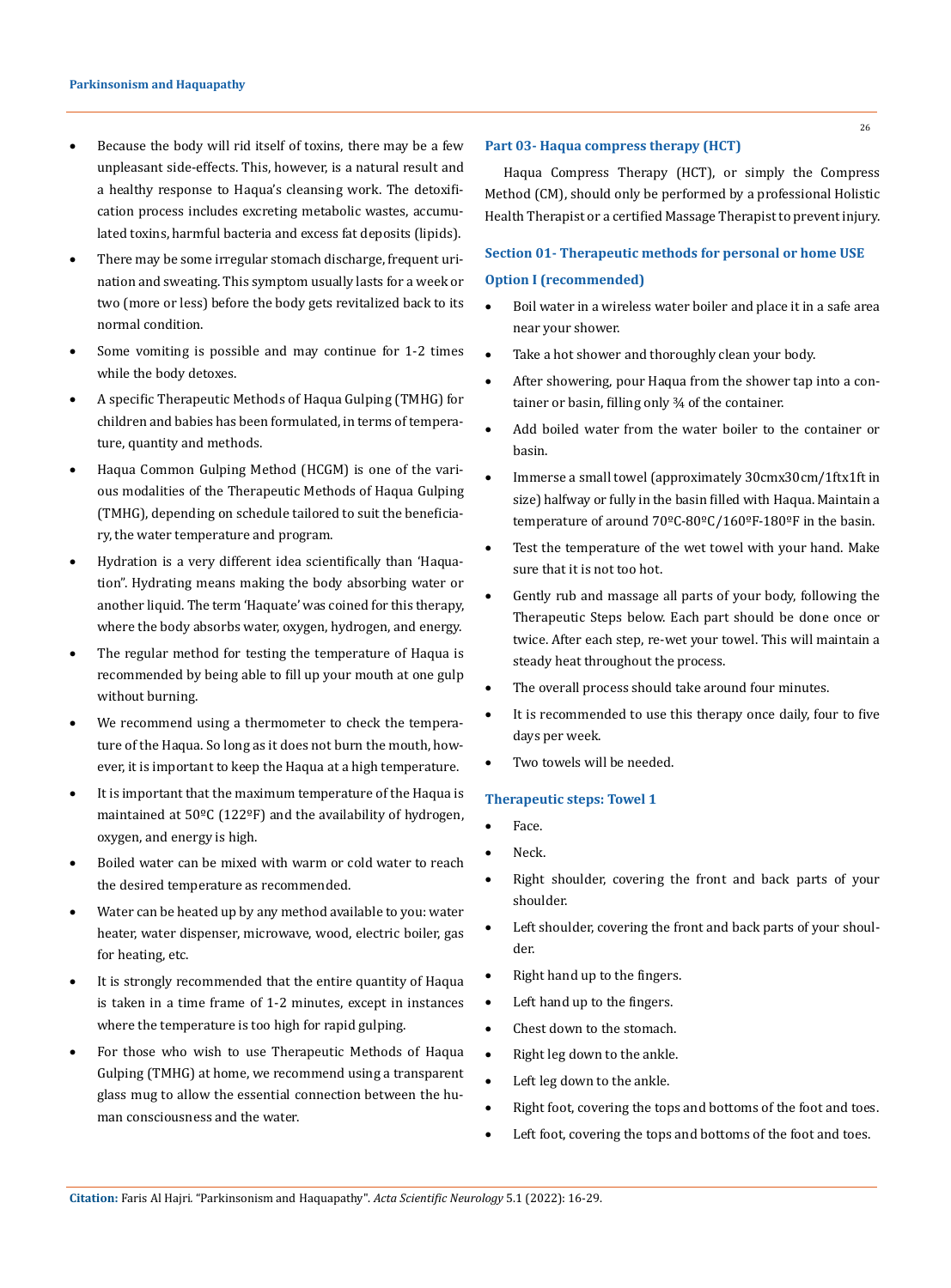#### **Therapeutic steps: Towel 2**

Apply to the genital part of your body.

## **Section 02- Health benefits in relation to Parkinson's disease**

- Stimulates blood circulation.
- Rejuvenates the body.
- Heat penetration also increases the body's energy.
- Increases blood flow, allowing the proper flow of liquids, oxygen, hydrogen, and energy to the brain.

### **Part 04- Haqua diet therapy (HDT)**

- Getting a comprehensive, healthy lifestyle starts with a proper diet, moderate exercise, and Haqua Revitalize® Therapy (HART).
- There are many side effects associated with preservatives in food, yet fresh, preservative-free food is hard to locate promptly. Haqua Revitalize® Therapy (HART)aids both in general and specific health and eliminates the toxic substances accumulated in the body due to the food we eat. Having this therapy can transform our lives and the lives of our future generations, and we will be in better health and well-being for a long time to come.
- Haqua Diet Therapy (HDT) reduces daily food intake by 50-70%. This practice allows the body to absorb natural, clean energy by 'Haquation'.
- As the human body obtains most of its energy from the food consumed daily, eating less can cause the metabolic rate to be lowered due to the body's effort to conserve energy. Although this new diet therapy has a scientific rationale, it also solves the previously mentioned problem. Through the process of 'Haquation,' Haqua provides energy to the body, reducing food metabolism's role in energy production.
- As a result, the amount of food eaten daily should be lowered when using the Therapeutic Methods of Haqua Gulping (TMHG) and Haqua Diet Therapy (HDT).

#### **Section 01- Methodology**

Using Haqua Diet Therapy (HDT), the method of implementing Therapeutic Methods of Haqua Gulping Therapies (TMHG) daily can be implemented at specific temperatures for adults and children.

#### **Section 02- Substituting food with haqua**

Don't consume diet foods that have been extracted from their protein and minerals.

- You should limit the consumption of fast food to once or twice a week.
- Foods that are fried should be avoided. You can steam some fried foods before eating them in exceptional circumstances when you can only eat fried food. If you steam them, you will reduce the amount of oil on the food. If you grill them, you can reduce the amount of oil on the food as well.
- Every three hours eat a small amount of healthy dry food. Your appetite will be suppressed.
- Make sure you hydrate your body through the gulping method 15-30 minutes before meals (by consuming a glass of Haqua).
- Do not leave your body without being 'Haquated' for more than three hours.
- You should not gulp down more than one liter (34 ounces) or two glasses of 500 ml (17 ounces) of Haqua in one sitting, or within an hour.
- A heavy meal should not be eaten more than twice a week.
- Whenever you are hungry, consuming a very small amount of food is healthier. No set time should be followed.
- Have your daily favorite drink such as coffee, tea, or warm fresh juice every day. Avoid very cold drinks as much as possible.
- Ensure you are getting the nutrition you need from what you eat. You should be able to satisfy your body's vitamin and protein needs with just a small portion of fresh fruits, green vegetables, meat, poultry, and fish.
- Take a twenty-minute walk every day as part of your regular exercise routine. A moderate daily exercise routine is preferable to a vigorous one.

## **Section 03- Therapeutic benefits**

- Minimizing metabolic wastes as a result of metabolism
- It is possible to improve the enzymes to break down more calories without any physical activity.
- Involve Haqua for most of the energy obtained, rather than from food.
- A reduction of 50-70% and even as much as 90% is possible by reducing the daily food volume. Therefore, toxic substances from food metabolism are dramatically reduced, including carbon dioxide (CO<sub>2</sub>), methane (CH<sub>4</sub>), nitrogen compounds (N), phosphates, and hydrogen sulfide (H<sub>2</sub>S).
- The energy for the cells is effortlessly provided by Haqua Revitalize® Therapy (HART), reducing the need for enzymes.
- Supplies the body with its natural fuels, the FEELs.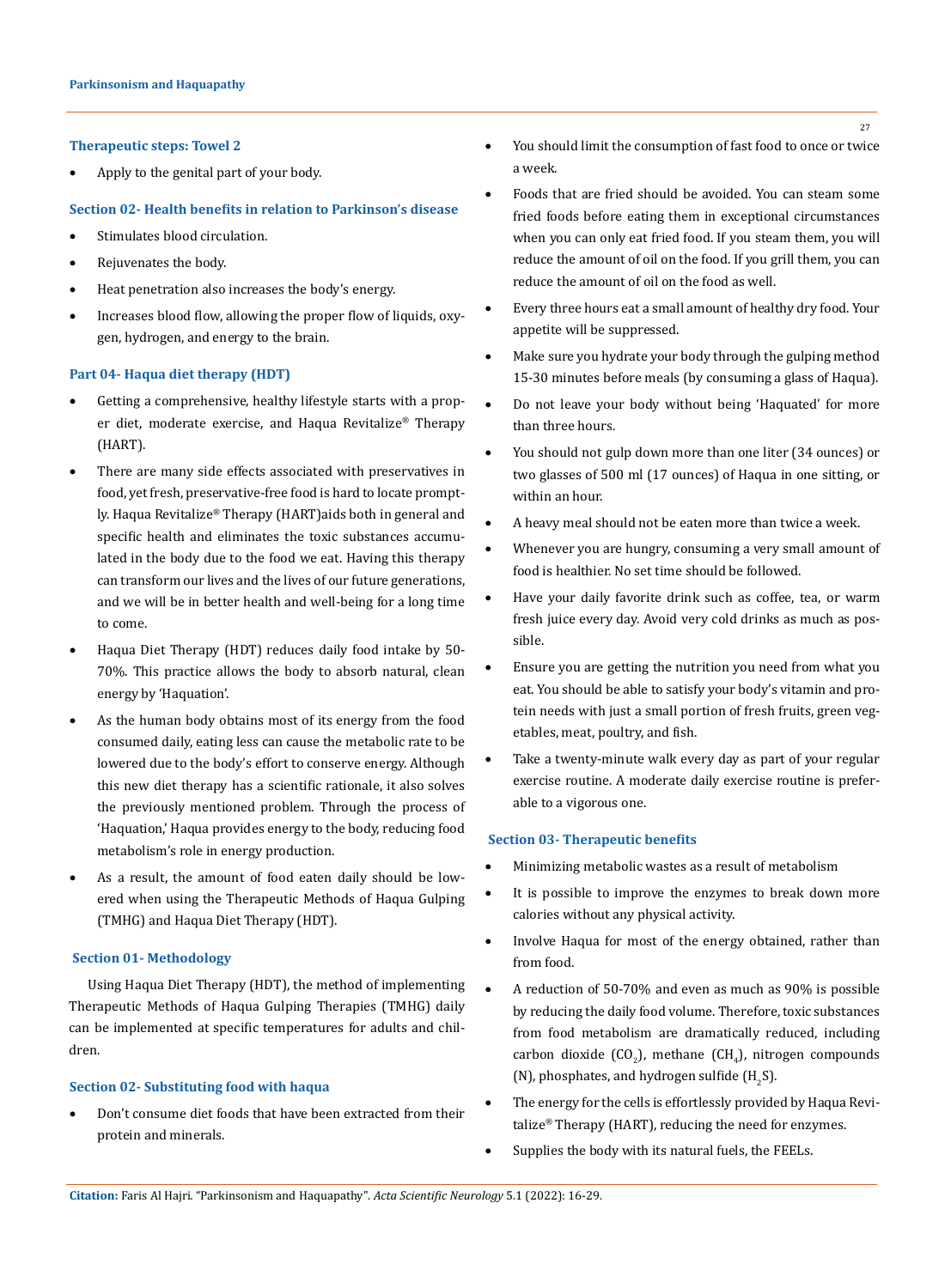- Acts as a natural and effortless way to lose weight.
- Helps prevent diseases associated with obesity, such as kidney diseases and artery diseases, hypertension, and cardiovascular diseases.
- Maintains a steady temperature in the body, which encourages healthy bodily functions.
- Increases bone density for underweight individuals, thus increasing body weight.
- • Replaces food-based energy with cleaner sources of energy
- Improving productivity and concentration accuracy, getting rid of obesity, building a slim body, etc. Reduce the likelihood of diseases and other health conditions, mood swings, and depression.
- • Increases physical activity levels unprecedentedly.
- Bolsters the immune system in its ability to fight viruses, bacteria, fungi, and toxins, reduces wrinkles, and increases physical activity.
- Enhances the balance between human needs for food and food production, thus reducing poverty.
- As this new global food system changes and saves human lives, it contributes to ending wars, conflicts, and fighting without any success.

### **Results/Anecdotal evidence**

An Arab female's Parkinson's Disease improved by 70% with Haquapathy

- F.Ab- Unfortunately, I did not know the live broadcast, I would have reacted. I left the medication.
- F.Ab- Thank you very much, and may God bless you. I started the treatment with hot water and I am getting better. I am sick with Parkinson's, but I want how to adhere to the diet. Eating Please answer me and reward you with God.
- F.Ab- I testify before God and with the power of God firstly that everything this man says is true, God willing, because I have tested it, and I stopped my medication completely, by the permission of the Merciful, and I thank God and then this doctor, may God reward him with good for us.
- Khadijah Alghamdi- My sister, what disease do you have ???
- F. Ab- @Hadija\_ghamdi- I have Parkinson's disease
- F. Ab- And I see in me, thanks to God, say seventy percent, the symptoms have gone [34].

An Arab female's Parkinson's Disease improved with Haquapathy

- Games with is- May the peace, mercy and blessings of God be upon you. May God bless you, Doctor. I am sick of Parkinson's Disease. Good news for my Parkinson's disease. Hot water is very, because I tried it, and I am on my way to get cure.
- Lahssan Compte- Peace be upon you, may God heal you as I tell you. People drink warm water. This is wrong. They did not use hot water. This is the secret and peace.
- Molay Jalloul- Kindly, how long did it take you on this therapy?
- Lahssan Compte- Peace be upon you. I started treatment with water on 9/16/2020. Praise be to God my brother. I thank Doctor God preserves you and prolongs your life. Finally, my brother, drink hot water at a degree of 50 degrees. This is the secret of this medicine and you apply patience until you recover and peace
- $\tilde{A}$  ãæmø- Peace, my dear sister, please respond. I am sick with Parkinson's. I want to know how I used hot water. I am in critical condition, very sick, and I need this experience [35].

## **Conclusion**

So, we concluded that, the issue of diet has been the subject of several scientific debates and controversies. A variety of scientific studies have been conducted to prove the effectiveness of a specific recommended diet. Still, the results of these studies have led to various controversies, with time passing, due to several factors.

Natural fuels are essential to the human body. FEELs stand for Four Essential Elements of Life. The body's essential fuels, which we investigated extensively over the past fourteen years, could be the ultimate solution to resolve the various controversies surrounding diet. It has been found that they are crucial for metabolizing your food so that your body can produce energy to breathe, circulate blood, build muscles, grow and repair cells and do all the other things it does to survive. The excretion of the toxic substances produced by metabolism is also dependent upon these fuels. You should minimize the amount of food you eat and replace it with Haqua, allowing the body to rely on Haqua for the energy it needs, which would be safer than relying on the food you eat.

### **Bibliography**

- 1. ["What Is Parkinson's?" The Parkinson's Foundation \(2020\).](https://www.parkinson.org/understanding-parkinsons/what-is-parkinsons)
- 2. ["What is Parkinson's Disease?" American Parkinson Disease](https://www.apdaparkinson.org/what-is-parkinsons)  [Association \(2020\).](https://www.apdaparkinson.org/what-is-parkinsons)
- 3. ["Causes of Parkinson's". American Parkinson Disease Associa](https://www.apdaparkinson.org/what-is-parkinsons/causes)[tion \(2020\).](https://www.apdaparkinson.org/what-is-parkinsons/causes)

28